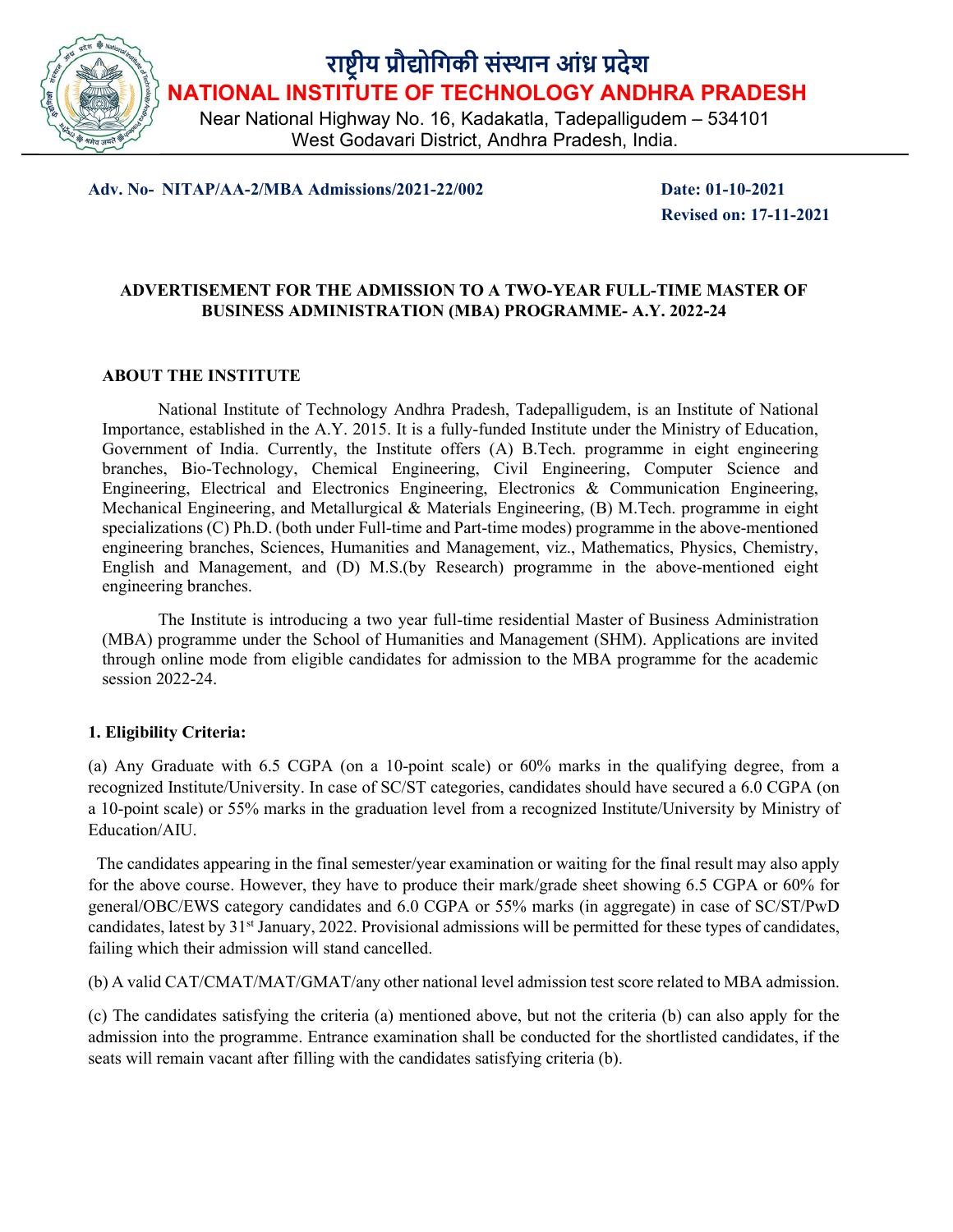

### 2. Selection Procedure:

The applicants will be shortlisted based upon the CAT/CMAT/MAT/GMAT/any other national level test score related to MBA admissions, academic credentials and performance in Group Discussions (GD)/ Personal Interview (PI).

The following method will be used to calculate the final score for preparing merit list.

| <b>Criterion</b>                             | Weightage |  |  |
|----------------------------------------------|-----------|--|--|
| CAT/CMAT/MAT/GMAT/any other national         | 50        |  |  |
| level test score related to MBA admissions / |           |  |  |
| Entrance examination                         |           |  |  |
| Academic credentials                         | 10        |  |  |
| (Graduation level marks obtained)            |           |  |  |
| Work Experience                              | 10        |  |  |
| Group Discussions                            | 15        |  |  |
| <b>Personal Interview Score</b>              | 15        |  |  |
| <b>Total</b>                                 | 100       |  |  |

#### 3. Application Fees:

Application fee is Rs.1500/- for OPEN/OBC/EWS candidates (Rs.750/- for SC/ST/PwD candidates).

#### 4. Number of available Seats:

| Category               | Gen | Gen-<br>PwD | <b>EWS</b> | EWS-<br>PwD | OBC-<br><b>NCL</b> | OBC-<br><b>NCL</b><br>PwD | <b>SC</b> | <b>SC</b><br>PwD | $\alpha$ T<br>$\mathbf{51}$ | $\alpha$ T<br>ØІ<br>PwD | <b>Total</b> |
|------------------------|-----|-------------|------------|-------------|--------------------|---------------------------|-----------|------------------|-----------------------------|-------------------------|--------------|
| No. of<br><b>Seats</b> | 23  |             |            |             | 15                 |                           |           |                  |                             |                         | 60           |

### 6. Important Dates (Tentative):

| <b>Commencement of Online application submission</b>           | $01-10-2021$                                              |  |  |  |  |
|----------------------------------------------------------------|-----------------------------------------------------------|--|--|--|--|
| Deadline for Online application submission                     | 31-01-2022                                                |  |  |  |  |
| For the candidates satisfying eligibility criteria (a) and (b) |                                                           |  |  |  |  |
| Publication of list of applicants called for GD/PI             |                                                           |  |  |  |  |
| <b>Schedule for GD/PI</b>                                      | Will be announced through the<br><b>Institute website</b> |  |  |  |  |
| Announcement of first list of selected candidates              |                                                           |  |  |  |  |
| Announcement of second list of selected candidates             |                                                           |  |  |  |  |
| Announcement of third list of selected candidates              |                                                           |  |  |  |  |
| For the candidates satisfying eligibility criteria (a) and (c) |                                                           |  |  |  |  |
| Date for online exam/ GD/PI/announcement of list of            | Will be announced through the                             |  |  |  |  |
| selected candidates                                            | <b>Institute website</b>                                  |  |  |  |  |